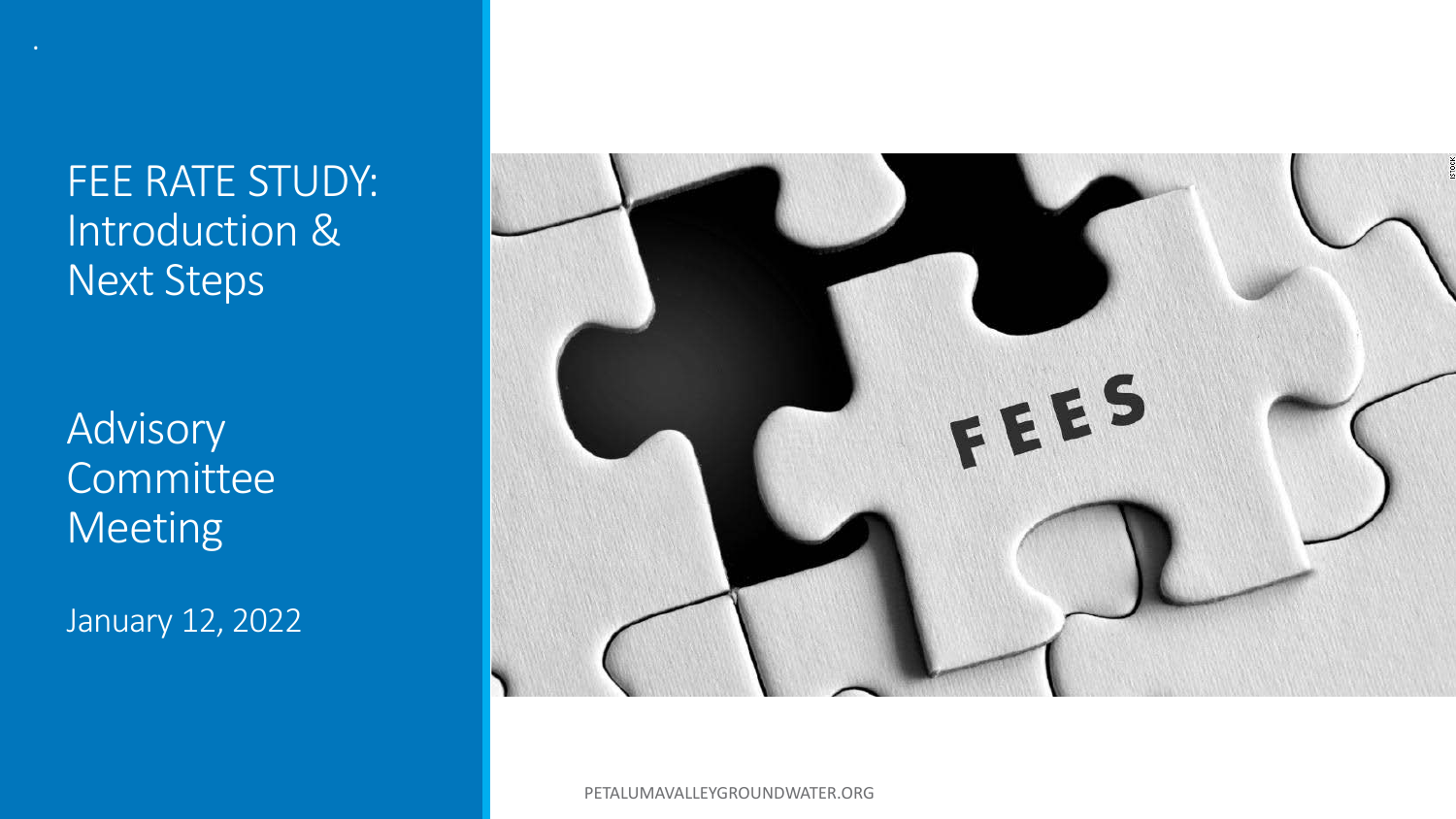# Background

- Current member agency funding expires on June 30, 2022
- Three Sonoma County GSAs are collaborating on engagement of consultant team to conduct rate and fee study update for funding GSP implementation, including GSA operations, beginning July 1, 2022.
- Following competitive solicitation process, the three GSAs selected SCI Consulting Group and Larry Walker Associates.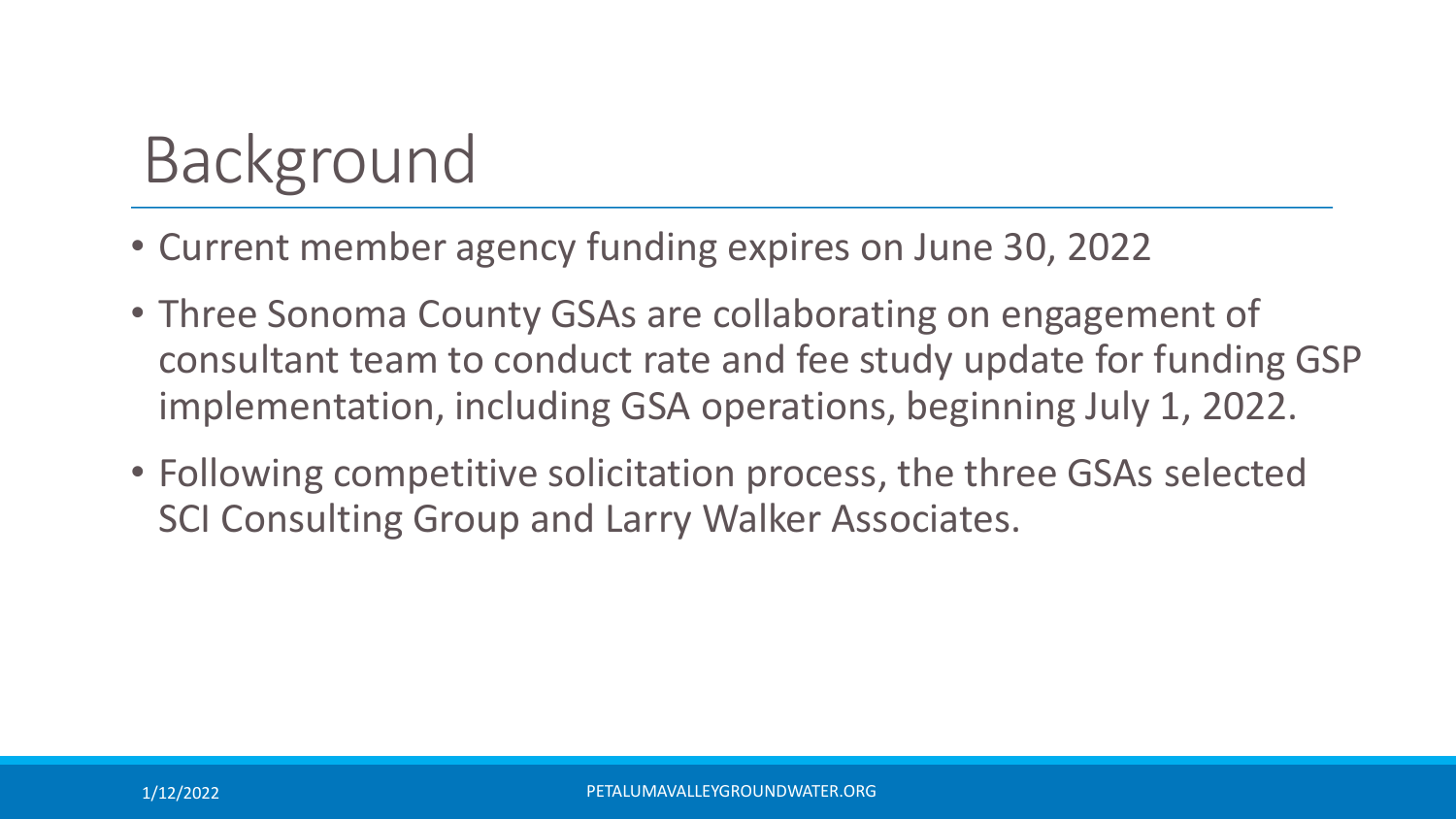## Consultant Team

SCI Consulting Group *Jerry Bradshaw, P.E. – Senior Engineer, Project Manager Arcelia Herrera – Senior Consultant Valerie Flores – Senior Consultant Ryan Aston - Consultant*

> *Specializing in Public Finance, Rate Studies, Public Engagement*





Larry Walker Associates *Rich Pauloo, PhD - Data & Science Wizard*

*Specializing in Water and Water Quality Engineering*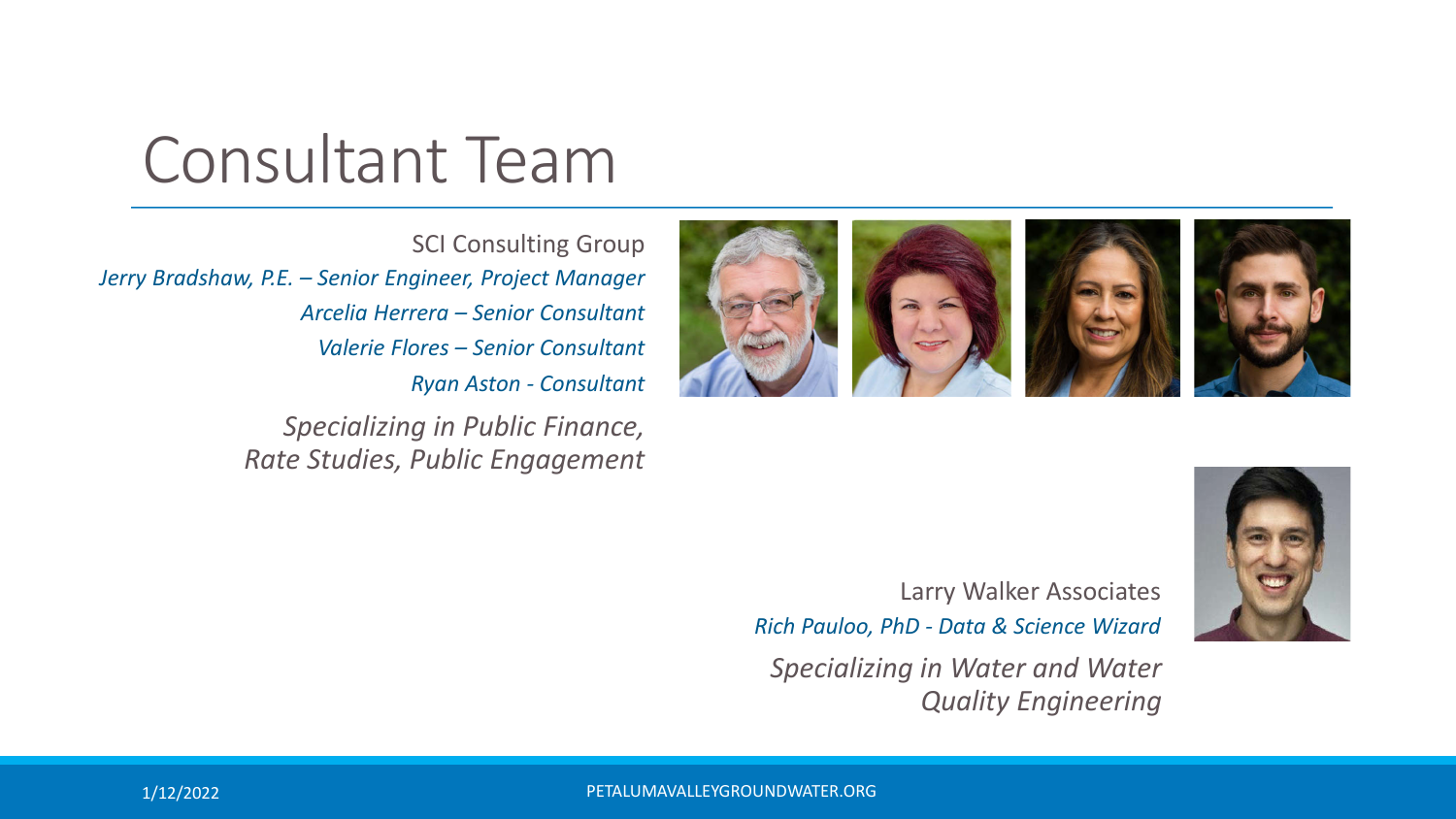## Phasing of Fee Study

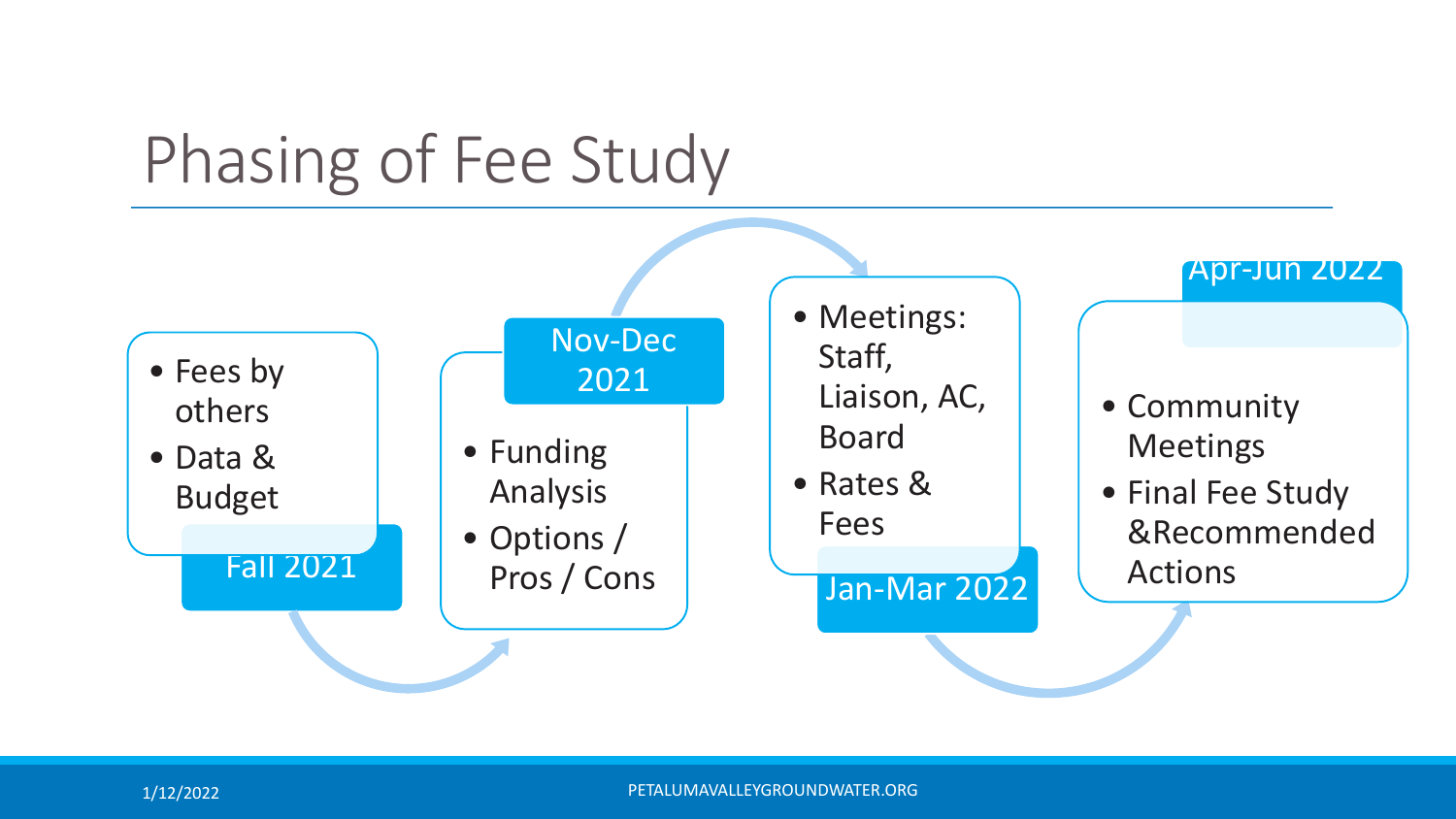# Challenges

## 1 Who Should Pay

• Just well owners?

• All water users?



### 2 What Should They Pay For

- Local or state management
- Services provided
- Value to the community

3 Rate Levels

- •Operating budgets higher in future years
- Pay back agencies?
- Include capital costs?

### 4 How Fees are Paid

- \$\$ / AF (similar to SRP 2019 fee structure)
- •Other options

## **Community** Acceptance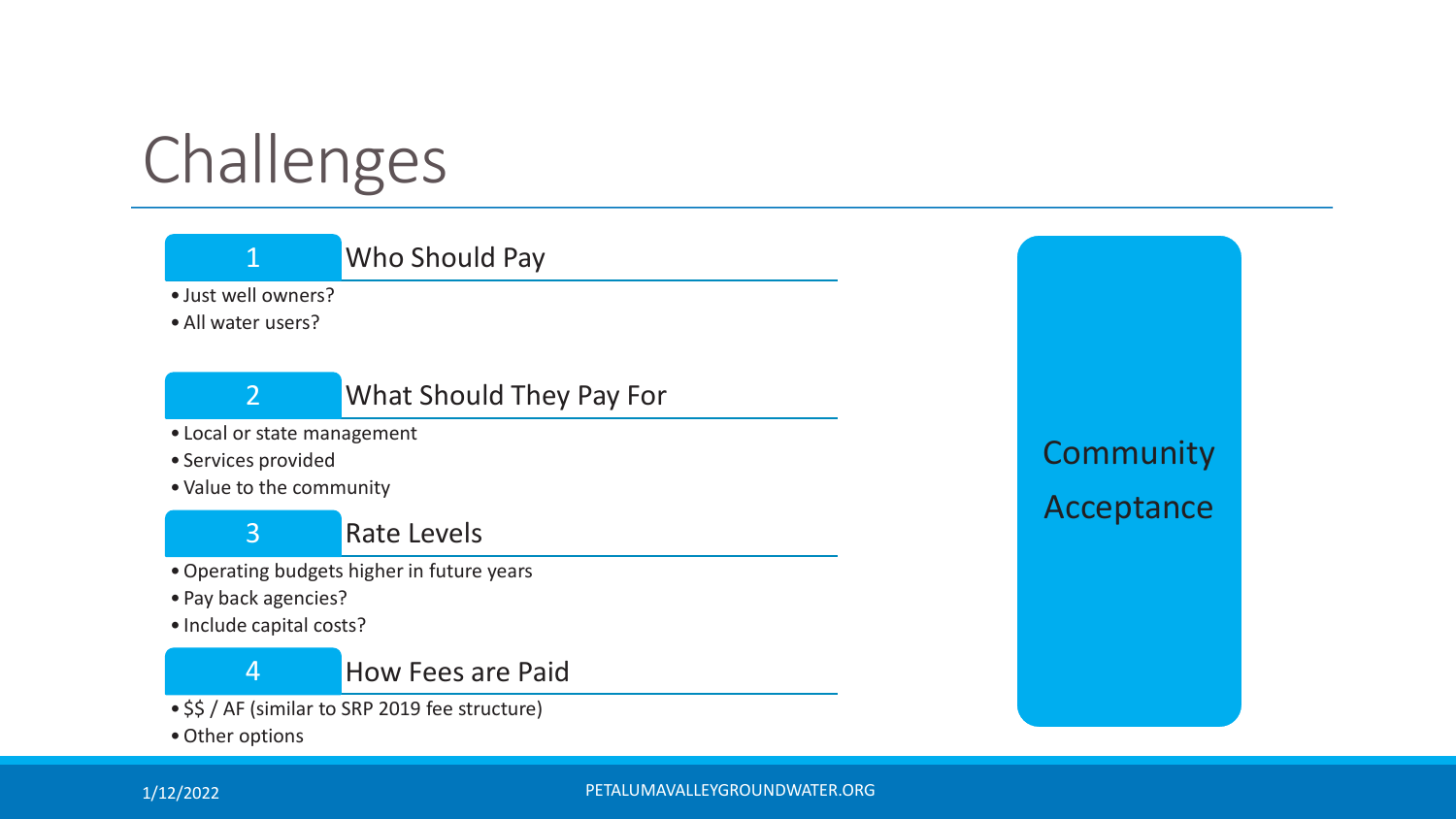## Budgets & Costs

- Implementation and Operations opreliminary estimate \$1.1M/year
- Projects and Management Actions oGroup 1 by 2025 (non-capital) oGroups 2 through 5 later
- Other Considerations oReserve Levels? oPay back member agencies? oRely on grants for programs or capital projects?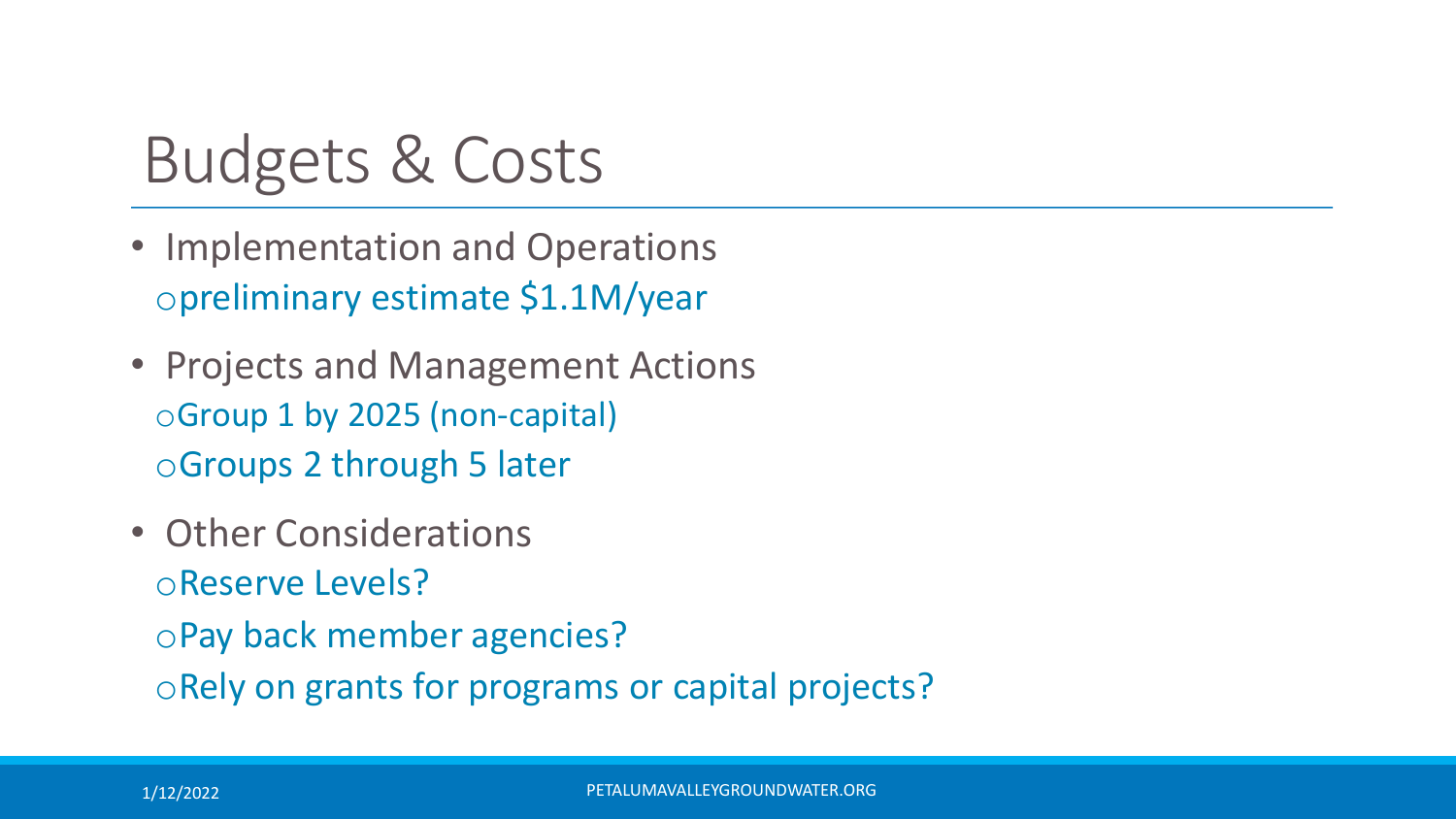# Funding Options

- Fee based on groundwater use oSimilar to the Santa Rosa Plain fee
- Fee based on benefit received from GSP Programs / Projects
- Tax levied on all parcels in the basin oWould require a ballot measure (2/3 majority)
- Other sources oMember agency contributions oGrants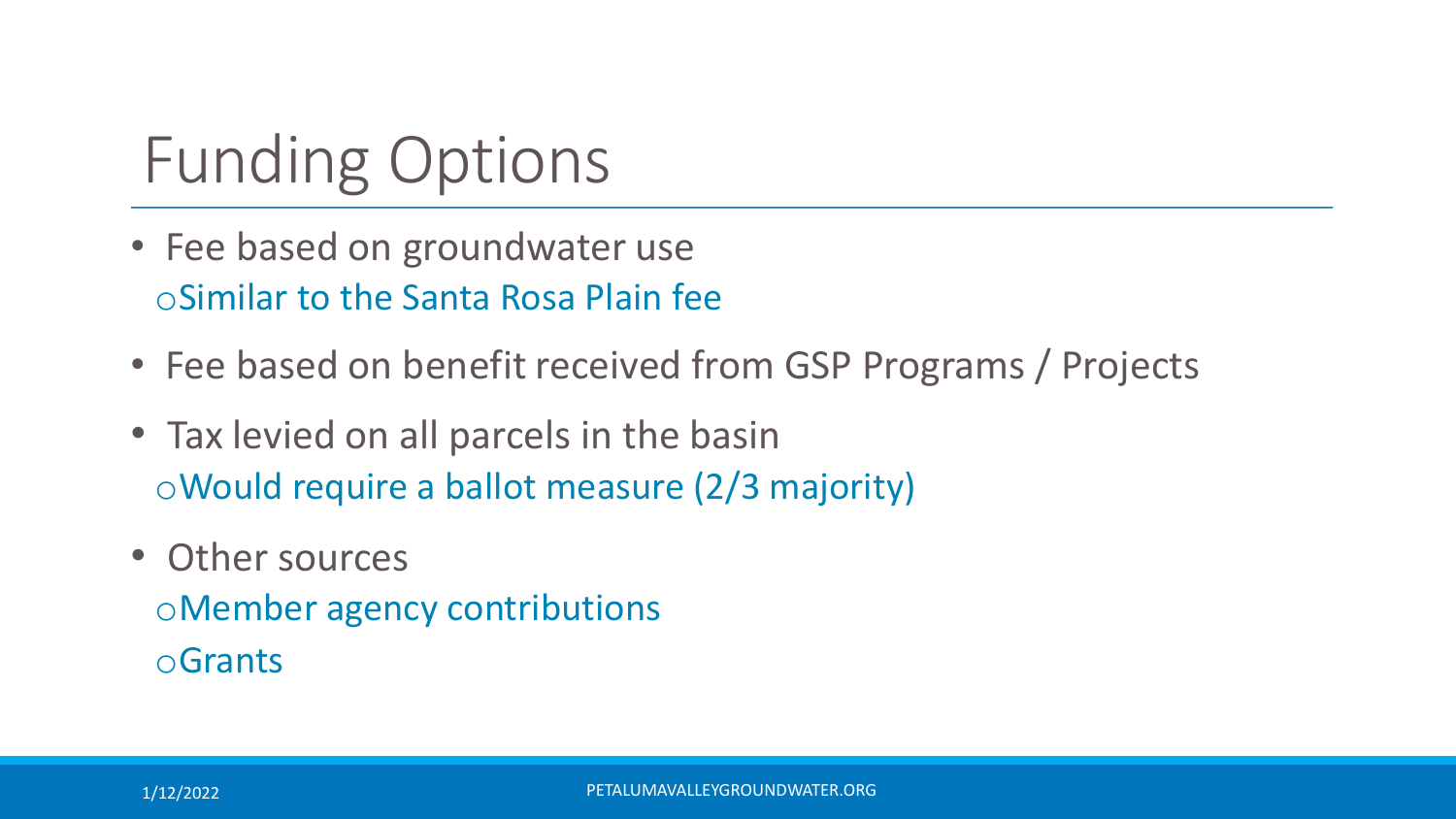# Policy Decisions

• Policy Question

oGroundwater users *(higher fee / Board has authority to impose)* oAll water users *(lower fee / must get voter approval)*

• Practical Considerations

oGroundwater use for many parcels can only be estimated (*not fully metered*)

oWorking to develop database *(extension and update of SRP 2019 database)*

oWorking to leverage efficiencies by collaborating with Sonoma Valley & Santa Rosa Plain GSAs

- Basic Formula (used by Santa Rosa Plain):
	- Revenue need  $\div$  total acre-feet pumped  $\rightarrow$  \$/AF Rate

oSanta Rosa Plain Rates (2019): \$19.90 per AF || Rural residential is \$9.95